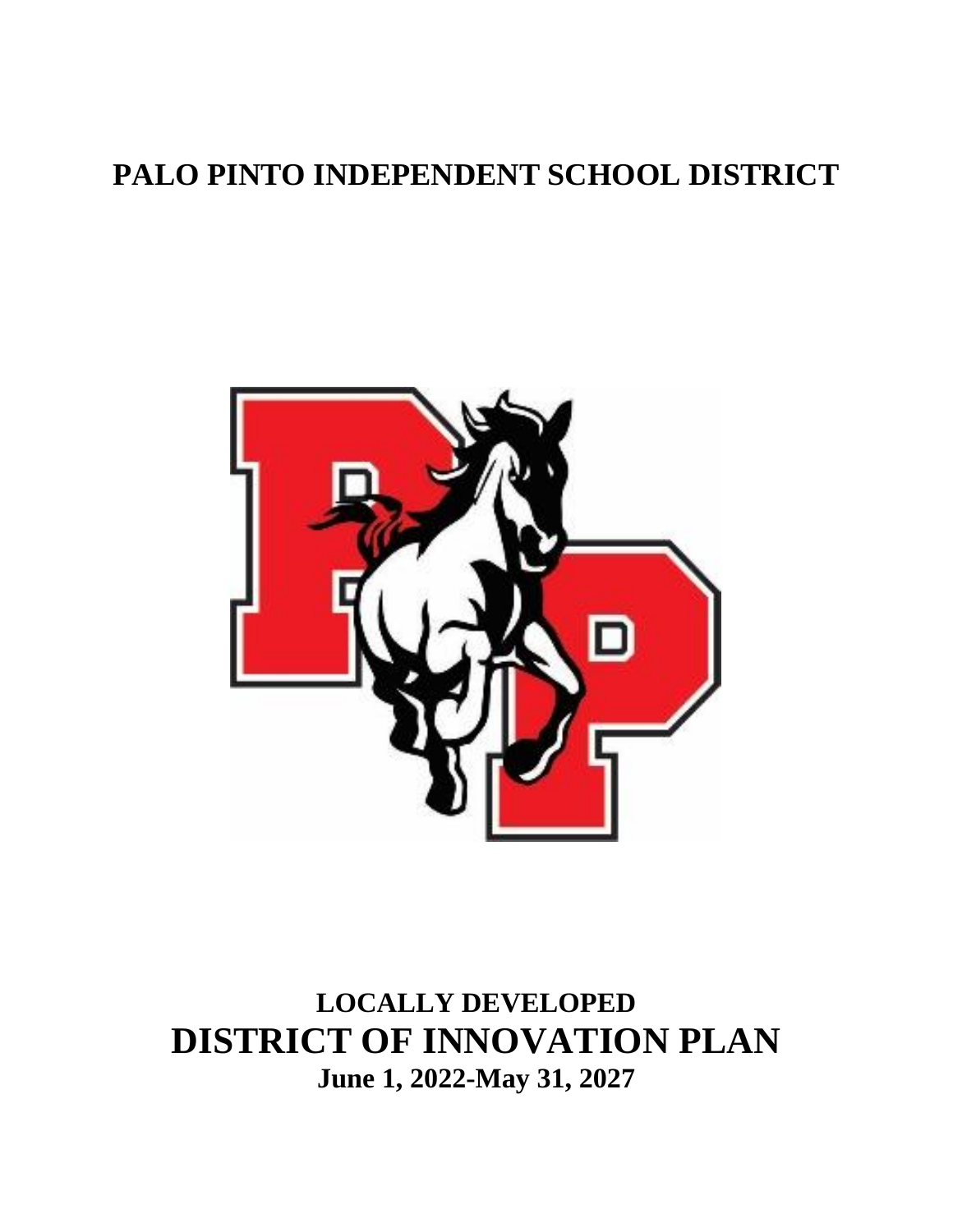#### **Introduction**

During the 84th Legislative Session, HB 1842 was passed allowing Texas public schools to become Districts of Innovation. This designation allows school districts to obtain exemptions from specific provisions of the Texas Education Code (TEC). Districts of Innovation provide opportunities for greater local control, increased flexibility governing educational programming, and empowerment to innovate and think differently. Palo Pinto ISD is exercising this opportunity to gain more local control and flexibility toward improving the overall educational experience and success for the benefit of our students and community. Careful consideration was given to the selection of the exemptions contained within this plan. All were chosen to provide opportunities for Palo Pinto ISD to personalize and enhance learning for students. This plan is specific to the exemptions as outlined. The district intends to follow the TEC in all other areas. Any revisions or changes to the innovation plan that may arise will be brought before the Local Innovation Committee/District Site-Based Decision Making (SBDM) Committee to explore the request. If the committee determines that a revision is needed, the innovation plan will then be taken back to the Palo Pinto ISD Board of Trustees for approval with the revisions. Under HB 1842, districts may identify certain requirements imposed by the TEC "that inhibit the goals of the plan and from which the district should be exempted on adoption of the plan…". Therefore, PPISD seeks exemption from the included permissible provisions of the TEC as allowed in the statute and presented in this plan.

### **Local Advisory Committee for Initial Drafting and Approval**

Eric J. Cederstrom, Superintendent Teresa Mahan, Principal Iris Burkett, Teacher Jan Hinkson, Teacher Natalie Rogers, Teacher Crystal Bean, Teacher Danita Erwin, PTO President

### **Local Advisory Committee for Renewal 1 (June 2022) Drafting and Approval**

Wendell Barker, Superintendent Natalie Rogers, Principal Sarah Connelly, Teacher Trina Toalson, Teacher Glenda Valencia, Teacher Kelly Korkmas, Parent Brian Nierman, Parent Ann Reagan, Community Representative Melissa Potter, Community Representative Beth Henderson, Business Representative Lynette Babcock, Business Representative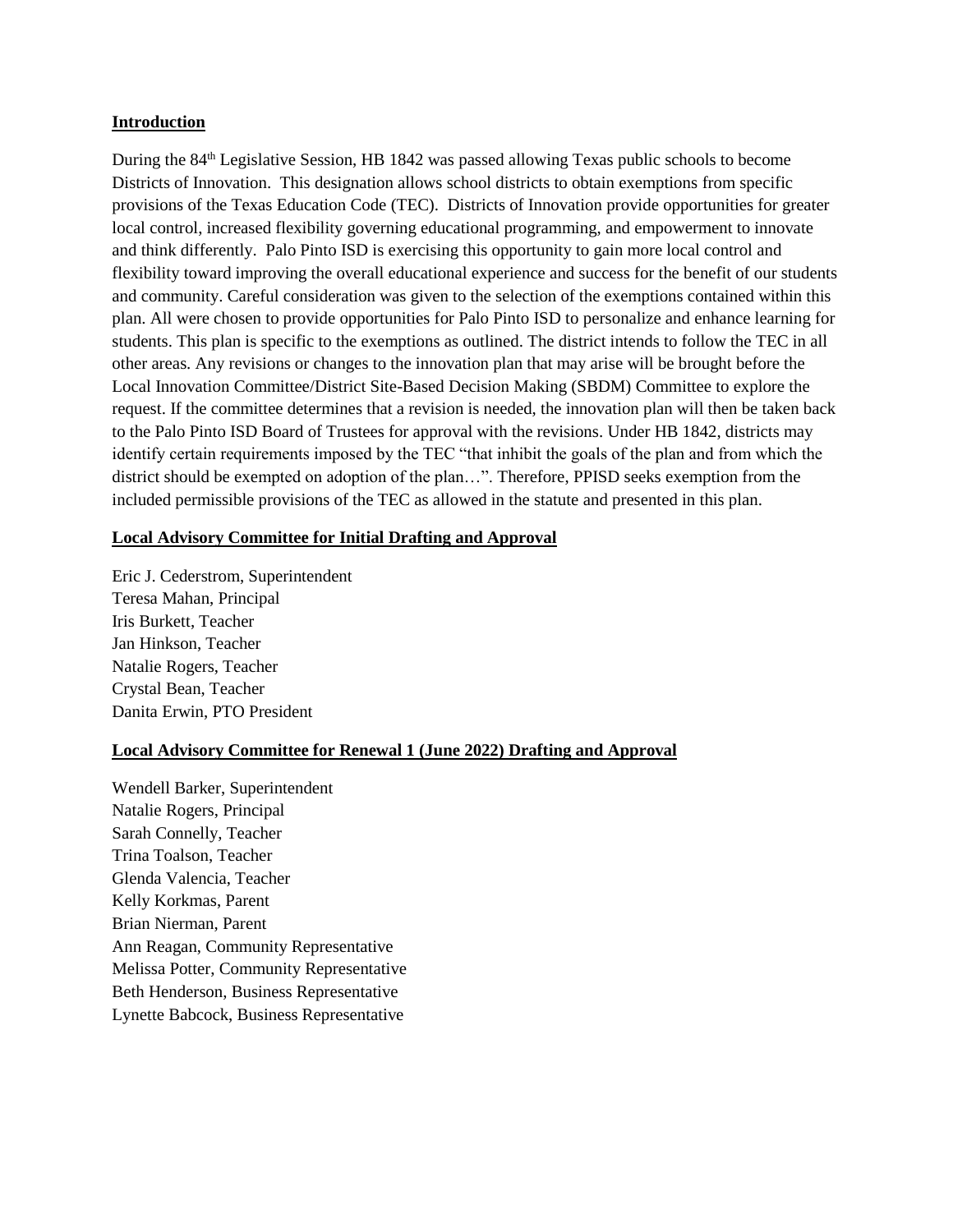### **Implementation and Duration**

The Palo Pinto ISD Local District of Innovation Plan initially began with the 2017-18 school year through the 2021-22 school year. By requirement, the plan and designation may not exceed five years. Accordingly, the plan was/will be amended and/or reapproved, following all requirements for Open Meetings Act, on the following dates for the following terms:

| <b>Board Approval Date</b> | Beginning of Plan Term    | Ending of Plan Term       |  |
|----------------------------|---------------------------|---------------------------|--|
| June 14, 2022              | $2022 - 2023$ school year | $2026 - 2027$ school year |  |
|                            | (June 1, 2022)            | (May 31, 2027)            |  |
|                            |                           |                           |  |

Further, the plan may be amended at any time by the District SBDM Team with the approval of the Board of Trustees.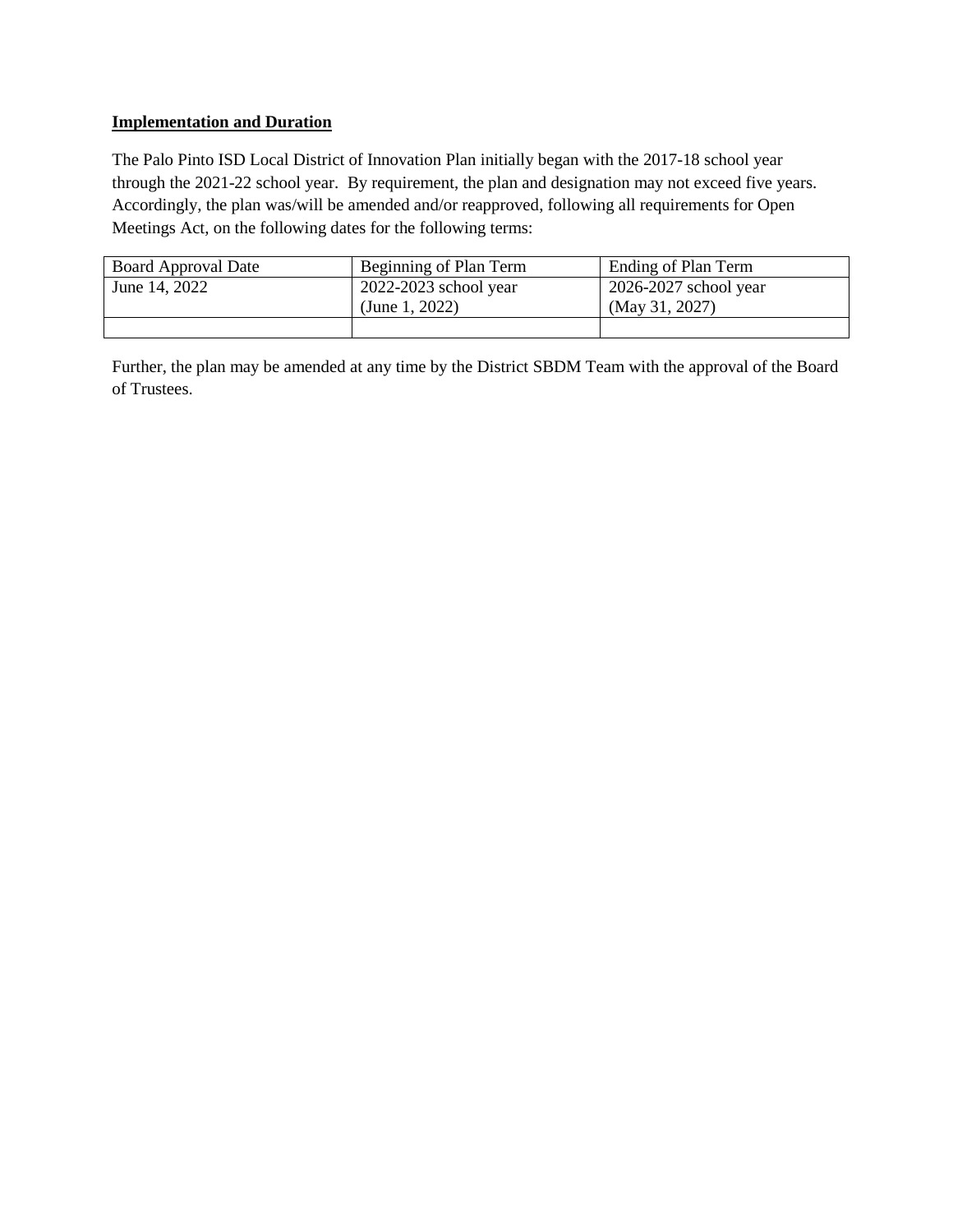# **PALO PINTO ISD DISTRICT OF INNOVATION TIMELINE**

| January 18, 2017  | Board Resolution regarding District of Innovation                                                                                                                                                                                                                                                                                                                                                                                                                                                                                                                                                                                                                                                                                                                                                          |
|-------------------|------------------------------------------------------------------------------------------------------------------------------------------------------------------------------------------------------------------------------------------------------------------------------------------------------------------------------------------------------------------------------------------------------------------------------------------------------------------------------------------------------------------------------------------------------------------------------------------------------------------------------------------------------------------------------------------------------------------------------------------------------------------------------------------------------------|
| February 15, 2017 | Public hearing and appointment of committee composition                                                                                                                                                                                                                                                                                                                                                                                                                                                                                                                                                                                                                                                                                                                                                    |
| February 20, 2017 | Committee meets                                                                                                                                                                                                                                                                                                                                                                                                                                                                                                                                                                                                                                                                                                                                                                                            |
| February 24, 2017 | Committee meets                                                                                                                                                                                                                                                                                                                                                                                                                                                                                                                                                                                                                                                                                                                                                                                            |
| March 3, 2017     | Committee confirms draft                                                                                                                                                                                                                                                                                                                                                                                                                                                                                                                                                                                                                                                                                                                                                                                   |
| March 7, 2017     | Committee reports to board on recommendations                                                                                                                                                                                                                                                                                                                                                                                                                                                                                                                                                                                                                                                                                                                                                              |
| March 9, 2017     | Post plan to website for minimum of 30 days prior to Board Adoption                                                                                                                                                                                                                                                                                                                                                                                                                                                                                                                                                                                                                                                                                                                                        |
| April 10, 2017    | District of Innovation presented to District SBDM, open to public                                                                                                                                                                                                                                                                                                                                                                                                                                                                                                                                                                                                                                                                                                                                          |
| April 18, 2017    | Board final approval of District of Innovation                                                                                                                                                                                                                                                                                                                                                                                                                                                                                                                                                                                                                                                                                                                                                             |
|                   | Paperwork submitted to TEA                                                                                                                                                                                                                                                                                                                                                                                                                                                                                                                                                                                                                                                                                                                                                                                 |
| March 1, 2022     | Amended/proposed plan for renewal posted on district webpage for<br>public comment minimum of 30 days prior to Board approval;<br>Commissioner notification of intent to renew via an e-mail including<br>link to the proposed plan available on a district's website $\&$ intended<br>adoption date sent to the commissioner's inbox at<br>commissioner@tea.texas.gov and with a cc to accred@tea.texas.gov.                                                                                                                                                                                                                                                                                                                                                                                              |
| April 7, 2022     | District SBDM committee <b>conducted</b> /will conduct a properly posted<br>public comment meeting to review the plan, allow public comment per<br>OMA guidelines, and approve amended plan by majority vote, as<br>needed, to be presented to the Board.                                                                                                                                                                                                                                                                                                                                                                                                                                                                                                                                                  |
| June 14, 2022     | Board <b>approved</b> /will approve plan by 2/3 affirmative vote as written for<br>the next term of renewal; District should ensure board actions/minutes<br>reflect that there are new exemptions, if applicable, in the plan;<br>Superintendent <b>notified</b> /will notify TEA (within 15 days of Board<br>approval) of adoption of renewal via an e-mail providing the adoption<br>date, amendments made (list of TEC sections added or removed), the<br>link to the landing page of the final plan available on a district's website,<br>and attachment of updated checklist (form) of exemptions sent to the<br>commissioner's inbox at commissioner@tea.texas.gov and with a cc to<br>accred@tea.texas.gov. District will notify TASB Policy Service to ensure<br>the DOI plan and policies align. |

Resources for renewal:

<https://tea.texas.gov/sites/default/files/districts-of-innovation-amendment-and-renewal.pdf>

<https://www.tasb.org/services/legal-services/tasb-school-law-esource/governance/districts-of-innovation/documents/renewing-a-district-of-innovation-plan.pdf>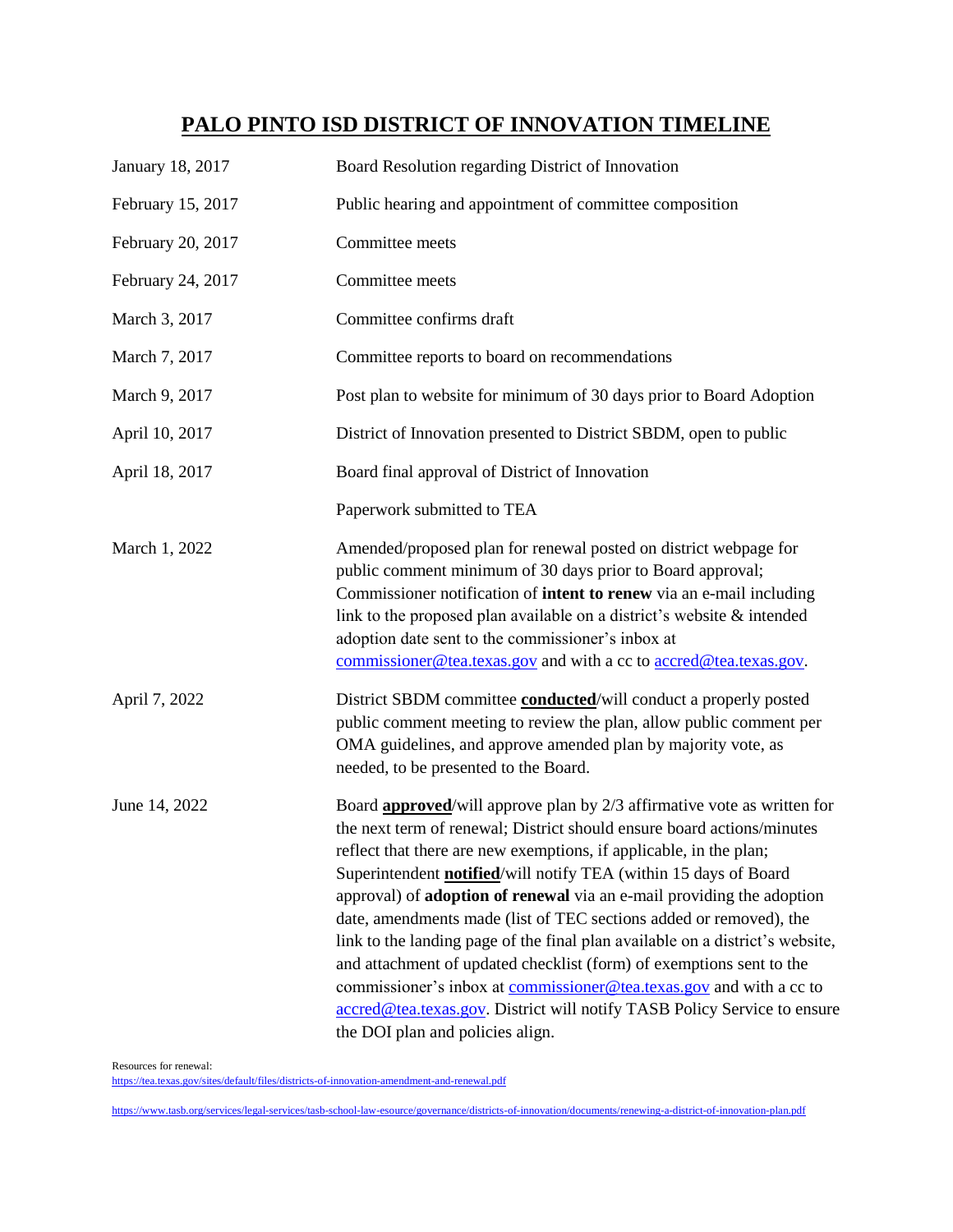# **CHAPTER 21 - EDUCATORS PROBATIONARY CONTRACTS**

# **Probationary Contract**

**Texas Education Code**

## **Board Policy**

**DCA (LEGAL)**

### **TEC §21.102: Probationary Contract Innovation:**

- Current Law
	- Current law requires experienced teachers new to the district with five years of experience within the last eight years as a public school teacher be employed on the maximum of a one year probationary contract.
- Rationale for Innovation
	- A one year probationary period may not be sufficient time to evaluate the teacher's effectiveness in the classroom since teacher contract renewal timelines demand that employment decisions be made prior to district receipt of state assessment and other qualifying factors.
- Innovation Strategy
	- For experienced teachers, counselors and nurses new to the district that have been employed as such in public education for at least five of the eight previous years, an eligible probationary employee may be issued a second probationary contract for a total of two possible probationary contracts. All other eligible employees new to the profession or with less than five years of experience will not be affected by this innovation strategy.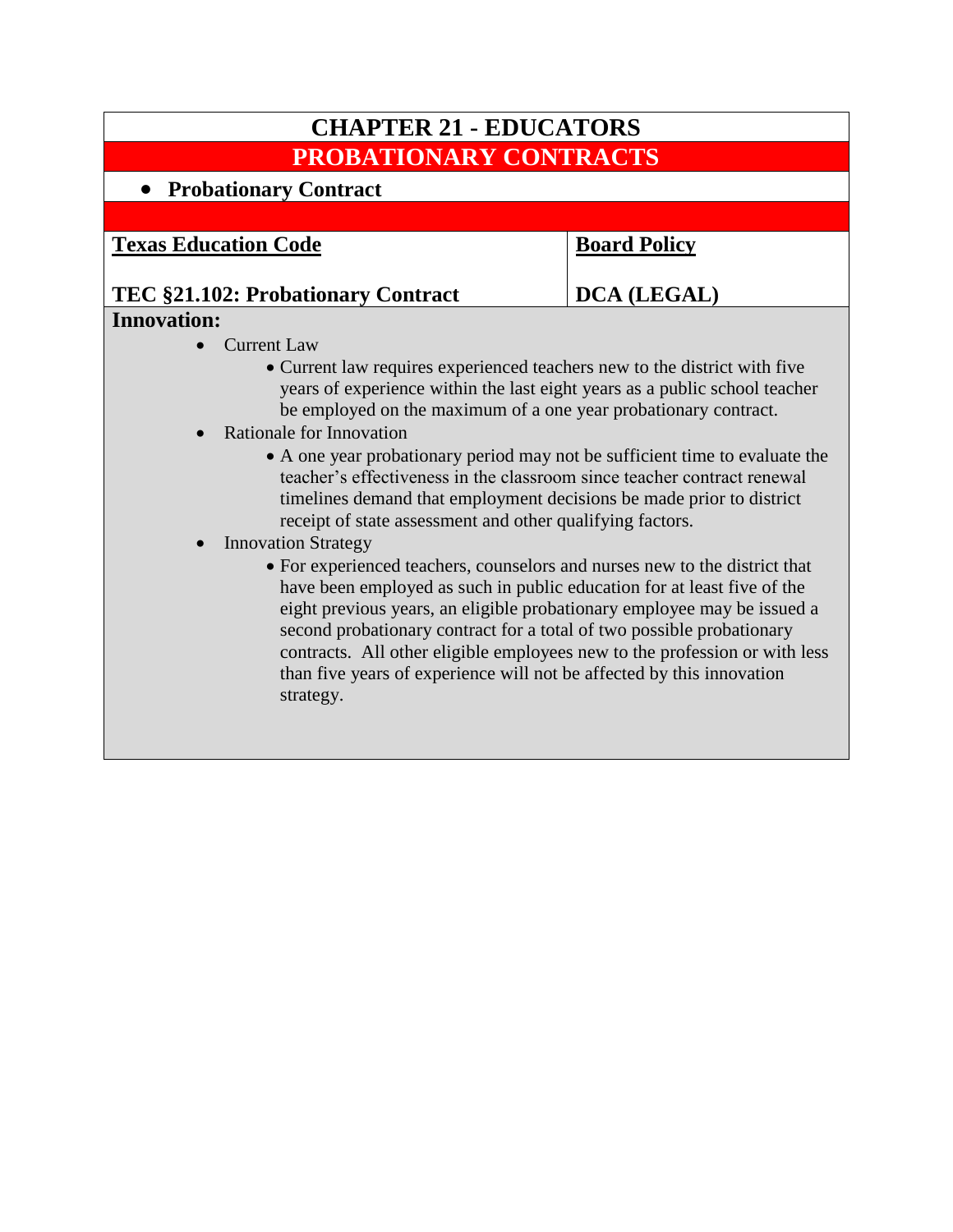| <b>CHAPTER 21 - EDUCATORS</b>                                                                                                                                                                                                                                                                                                                           |                          |  |
|---------------------------------------------------------------------------------------------------------------------------------------------------------------------------------------------------------------------------------------------------------------------------------------------------------------------------------------------------------|--------------------------|--|
| <b>APPRAISALS AND INCENTIVES</b>                                                                                                                                                                                                                                                                                                                        |                          |  |
| <b>Recommended Appraisal Process and Performance Criteria</b>                                                                                                                                                                                                                                                                                           |                          |  |
| <b>Local Role</b>                                                                                                                                                                                                                                                                                                                                       |                          |  |
|                                                                                                                                                                                                                                                                                                                                                         |                          |  |
| <b>Texas Education Code</b>                                                                                                                                                                                                                                                                                                                             | <b>Board Policy</b>      |  |
| TEC §21.351: Recommended Appraisal Process<br>and Performance Criteria<br><b>TEC §21.352: Local Role</b><br>TEC §21.353: Appraisal on Basis of Classroom<br><b>Teaching Performance</b><br>TEC §21.354: Appraisal of Certain<br><b>Administrators</b><br>TEC §21.3541: Appraisal and Professional<br><b>Development System for</b><br><b>Principals</b> | <b>DNA</b><br><b>DNB</b> |  |
| <b>Innovation:</b>                                                                                                                                                                                                                                                                                                                                      |                          |  |
| Current Law                                                                                                                                                                                                                                                                                                                                             |                          |  |

- The commissioner shall adopt a recommended appraisal process and criteria on which to appraise the performance of teachers and administrators
- Rationale for Innovation
	- Palo Pinto ISD believes it is essential to maintain flexibility in using a variety of measurements, including goal setting, observations, student growth progress toward learning objectives, and other formative assessments in determining the performance of its educators. By claiming exemption from Sec. 21.351, 23.354, and 23.3541, the district can determine locally the most appropriate appraisal instrument to evaluate its educators.
- Innovation Strategy
	- In order to promote professional development that focuses on individual growth, Palo Pinto ISD needs to maintain local flexibility to build a practice of using a variety of measurements, including goal setting, observations and student growth progress toward learning objectives that can be included in evaluations with teachers and administrators. Regardless of whether any adjustments or changes are made to the statemandated appraisal system and laws, Palo Pinto ISD believes this issue to be a local decision as opposed to a state mandate.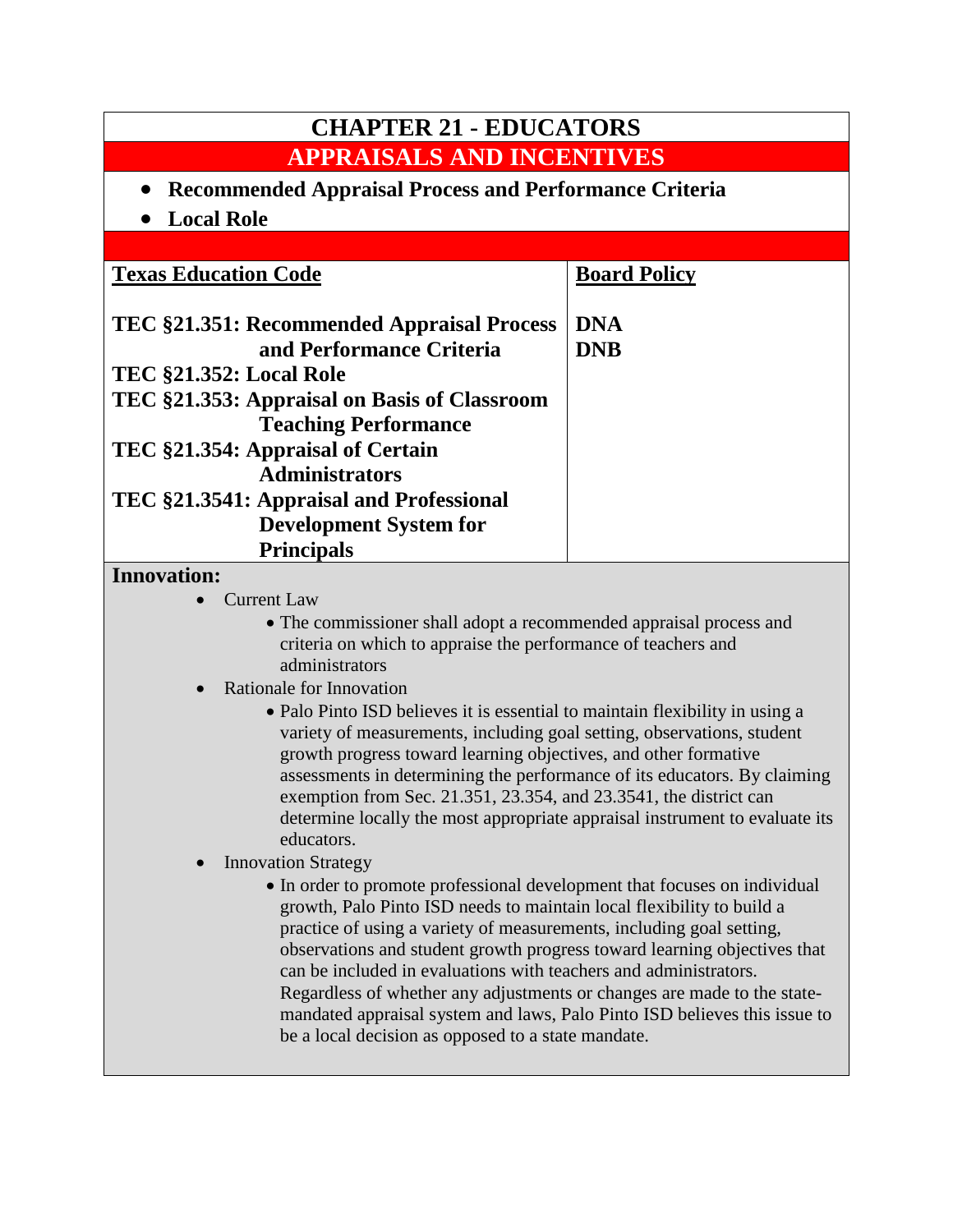# **CHAPTER 21 - EDUCATORS DUTIES AND BENEFITS Minimum Service Required Texas Education Code TEC §21.401: Teacher Contract Days Board Policy DC SERIES Innovation:** • Current Law

- Current law located in Chapter 21 defines a teacher contract as a tenmonth contract equivalent to 187 days.
- Rationale for Innovation
	- The Texas Education Code 25.081 changed student instruction from days to minutes thus creating opportunities of community defined flexibility on delivering instruction. However, Texas Education Code 21.401 has not been adjusted to change teacher contracts from days to minutes. Flexibility in teacher contract days allows for a mirroring of student, teacher, and community needs. Additionally, the ability to adjust the length of teacher contract days allows for Palo Pinto ISD to be competitive in recruiting and retaining quality employees to best serve the students and community thus creating higher teacher morale. Changes in the number of days required to fulfill the contract will not alter the teacher pay scale. Teacher daily rate will be adjusted to maintain current salary.

### Innovation Strategy

 This exemption would allow for a locally defined contract length for teachers that would reduce contract days from 187 days without any adverse effects on teacher salaries. This stems from an attempt to provide flexibility to better align teacher service days with the requirement to provide 75,600 minutes of student instruction and still allow for quality professional development. Teachers and staff on 10-month contracts will be required to work a minimum of 7 days beyond the scheduled student calendar instructional days.

This strategy will:

- increase the daily rate the district pays teachers; the daily rate may fluctuate from year to year depending on the calendar, but will not negatively affect their overall salary.
- enhance teacher recruitment, therefore putting the district on a more level playing field with larger districts.
- improve teacher morale.
- provide teachers more opportunities during the year to seek out beneficial staff development that relates to their field.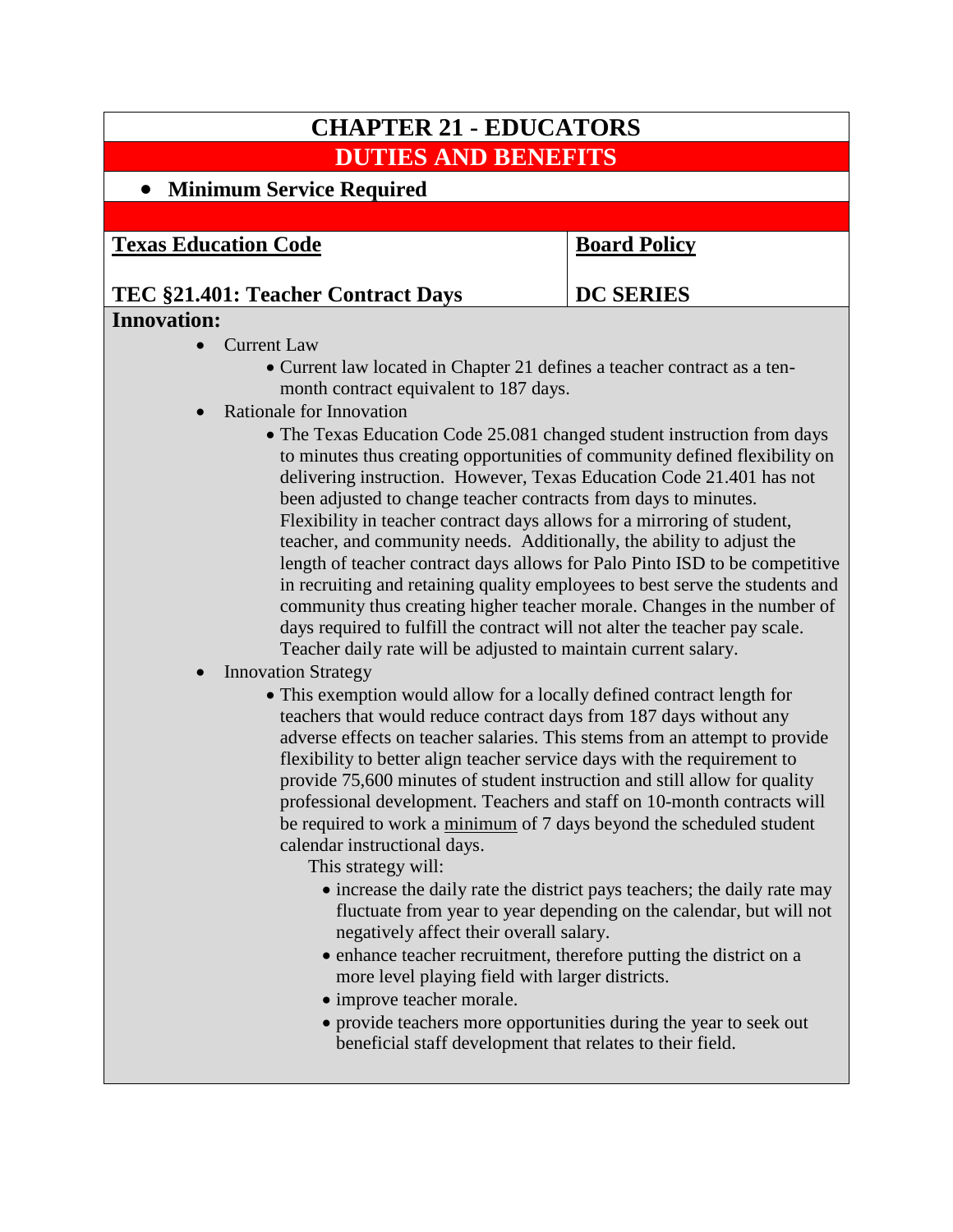| <b>CHAPTER 21 - EDUCATORS</b>                                                                                                                                                                                                                                                                                                                                                                                                                                                                   |                     |  |
|-------------------------------------------------------------------------------------------------------------------------------------------------------------------------------------------------------------------------------------------------------------------------------------------------------------------------------------------------------------------------------------------------------------------------------------------------------------------------------------------------|---------------------|--|
| <b>STAFF DEVELOPMENT</b>                                                                                                                                                                                                                                                                                                                                                                                                                                                                        |                     |  |
| • Teacher Mentors                                                                                                                                                                                                                                                                                                                                                                                                                                                                               |                     |  |
|                                                                                                                                                                                                                                                                                                                                                                                                                                                                                                 |                     |  |
| <b>Texas Education Code</b>                                                                                                                                                                                                                                                                                                                                                                                                                                                                     | <b>Board Policy</b> |  |
| TEC §21.458: Teacher Mentors                                                                                                                                                                                                                                                                                                                                                                                                                                                                    | <b>DEAA (LEGAL)</b> |  |
| <b>Innovation:</b>                                                                                                                                                                                                                                                                                                                                                                                                                                                                              |                     |  |
| <b>Current Law</b>                                                                                                                                                                                                                                                                                                                                                                                                                                                                              |                     |  |
| • Texas Education Code 21.458 requires that teacher mentors have three or<br>more years of experience in the field along with trainings approved by the<br>commissioner.                                                                                                                                                                                                                                                                                                                        |                     |  |
| Rationale for Innovation & Innovative Strategy                                                                                                                                                                                                                                                                                                                                                                                                                                                  |                     |  |
| • PPISD works hard to recruit and maintain appropriate staffing in an<br>incredibly competitive market in which teacher shortages are not<br>uncommon. Exemption from these requirements allows for any teacher in<br>need of mentor assistance or support to be assigned a mentor. In addition,<br>mentors being exempt from the qualifications described in Subsection (b)<br>will increase the pool of teachers from which the district could draw for<br>these targeted mentoring programs. |                     |  |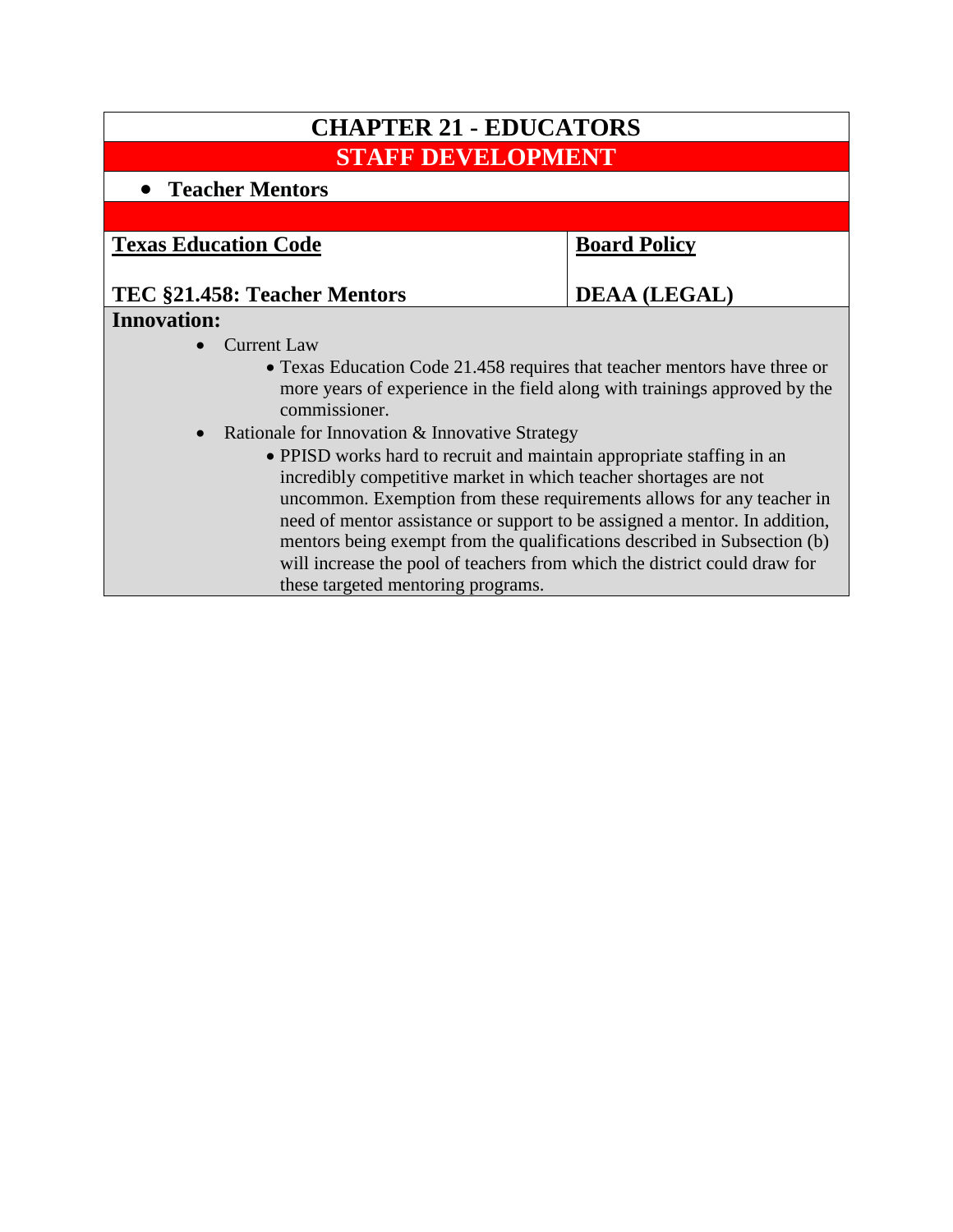# **CHAPTER 25 – ADMISSION, TRANSFER, ATTENDANCE OPERATION OF SCHOOLS AND SCHOOL ATTENDANCE**

## **First Day of Instruction/Last Day of School**

**Texas Education Code**

**Board Policy**

**EB**

## **TEC §25.0811: First Day of Instruction TEC §25.0812: Last Day of School**

### **Innovation:**

- Current Law
	- State law prohibits school districts from starting classes before the fourth Monday in August and ending classes before May 15.
- Rationale for Innovation
	- The flexibility in the start/end dates allows Palo Pinto ISD to annually determine, at the local level, what start and end dates best meet the needs of the students and the community. This flexibility allows for: consideration of local needs regarding instructional time per semester with more instructional options, personalized learning, more balanced instructional time per semester, more instructional time prior to the state assessments administered toward the end of the school year, the district calendar to be more efficient following mandatory testing, and more flexible professional development opportunities for our staff. With the required 75,600 minutes instructional requirement, PPISD may be able to finish the school year prior to May 15.
- Innovation Strategy
	- Palo Pinto ISD will have flexibility to determine the first/last day of instruction on an annual basis that best meets the needs of the community.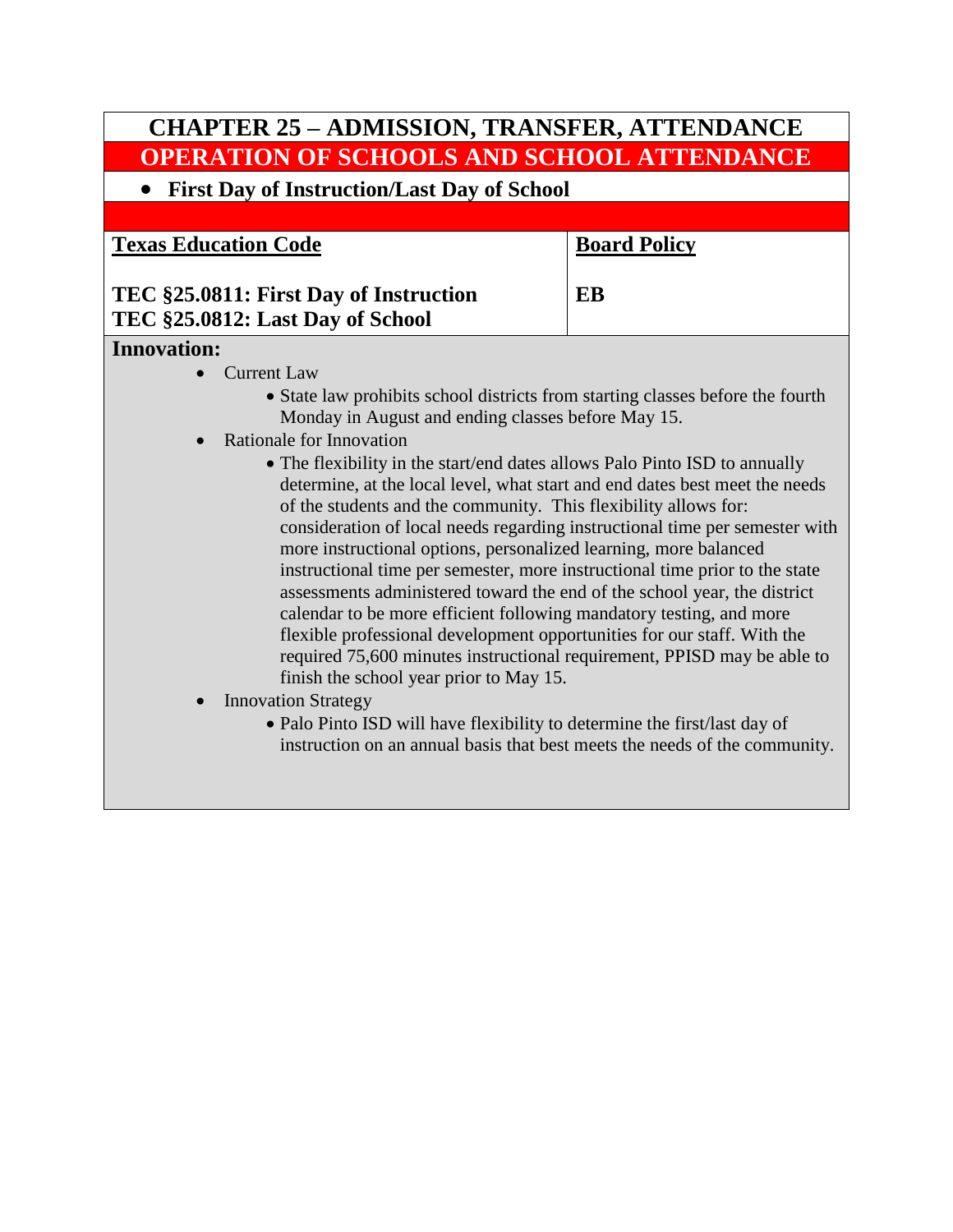# **CHAPTER 25 – ADMISSION, TRANSFER, ATTENDANCE OPERATION OF SCHOOLS AND SCHOOL ATTENDANCE**

**School Day Interruptions**

**Texas Education Code**

### **Board Policy**

**EC SERIES**

### **TEC §25.083: School Day Interruptions Innovation:**

### • Current Law

- The board of trustees of each school district shall adopt and strictly enforce a policy limiting interruptions of classes during the school day for nonacademic activities such as announcements and sales promotions. At a minimum, the policy must limit announcements other than emergency announcements to once during the school day.
- Rationale for Innovation and Innovation Strategy
	- Exempting the district from the restrictions in TEC  $\S 25.083(a)$  will allow the district the flexibility to make necessary, albeit nonemergency, announcements throughout the day on an as needed basis. While the district keeps school day announcements to a minimum, there are occasions where announcements are necessary to communicate variations to district policies, procedures, or regulations. For example, the district may need to make nonemergency announcements regarding pick-up/dropoff locations, health and safety protocols, and/or extracurricular/cocurricular activity changes.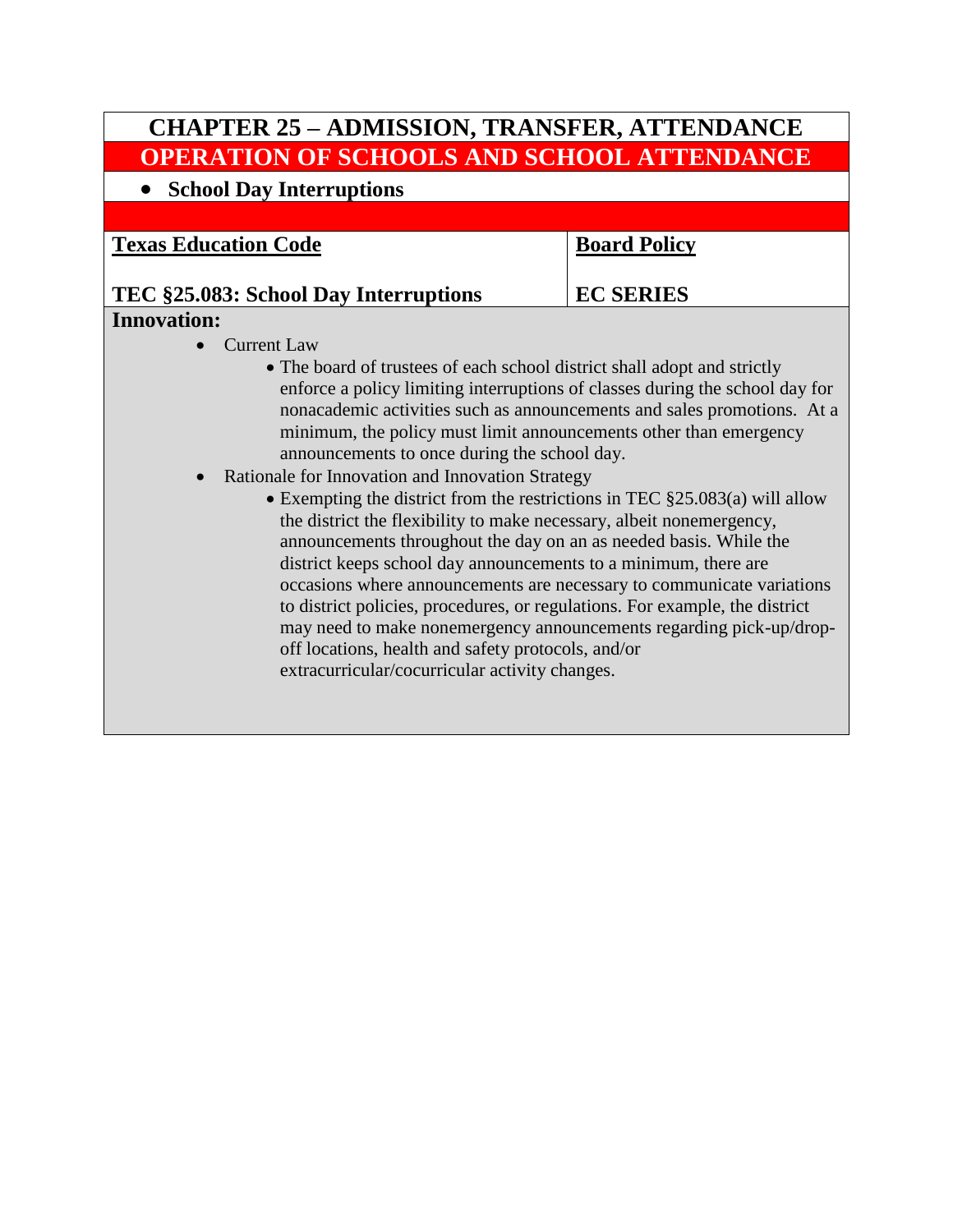# **CHAPTER 37 – DISCIPLINE/LAW AND ORDER ALTERNATIVE SETTINGS FOR BEHAVIOR MANAGEMENT Designation of Campus Behavior Coordinator Texas Education Code TEC §37.0012: Designation of Campus Behavior Coordinator Board Policy FO SERIES Innovation:** • Current Law Senate Bill 107 amended the Texas Education Code by adding Section 37.0012, which requires the designation of a campus behavior coordinator on each campus. This designee is responsible for maintaining student discipline and the implementation of Chapter 37, Subchapter A. • Rationale for Innovation and Innovation Strategy The proposal is for the district to abstain from the state requirement that each school have a designated campus behavior coordinator. PPISD's approach to discipline is becoming more collaborative, with multiple

PPISD Student Code of Conduct.

people providing emotional and social support to students, rather than just one person. Exemption from this requirement will allow the option of increasing collaboration in regard to student discipline, as outlined in the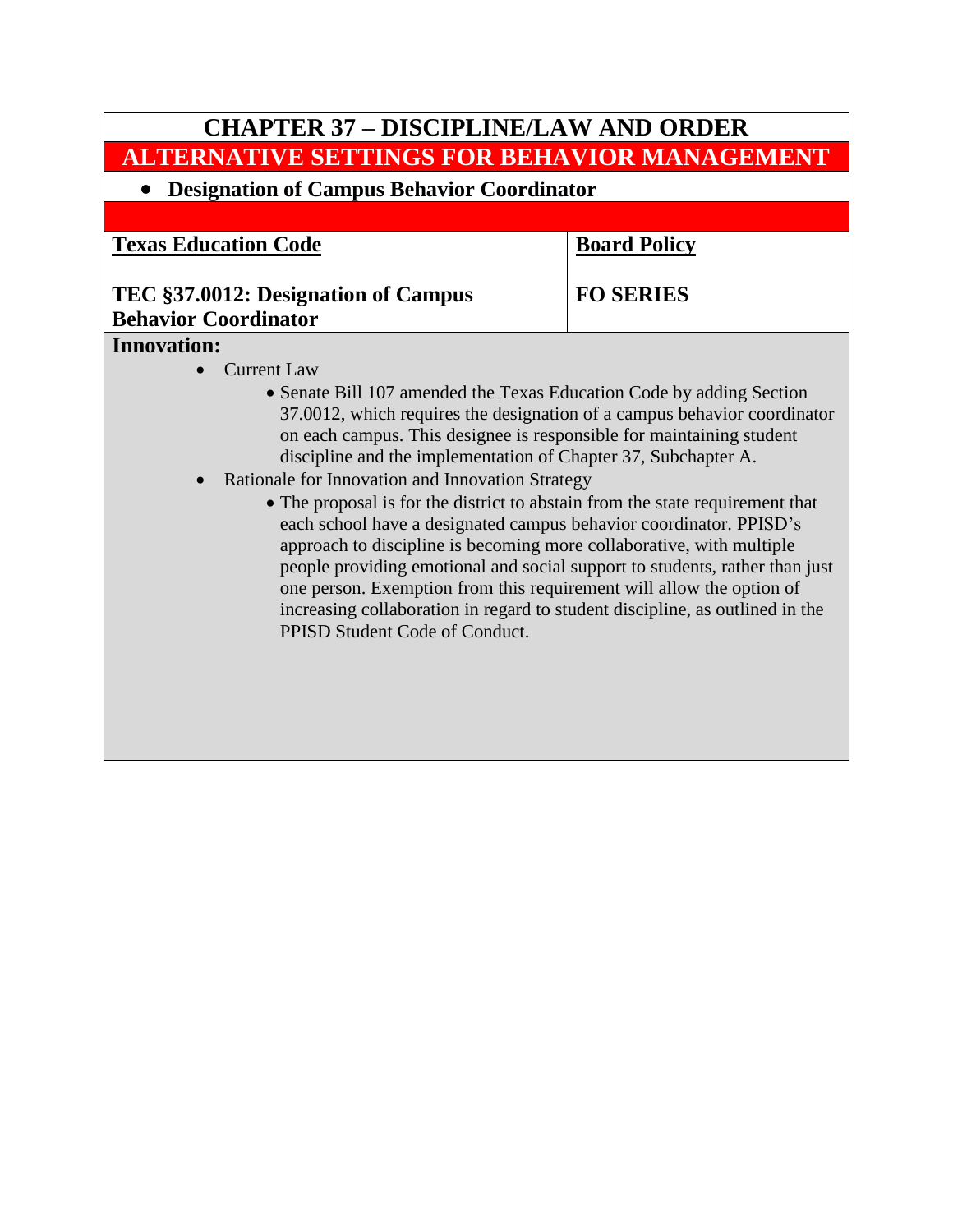| <b>CHAPTER 45 - SCHOOL DISTRICT FUNDS</b> |                     |  |
|-------------------------------------------|---------------------|--|
| <b>SCHOOL DISTRICT DEPOSITORIES</b>       |                     |  |
| • Depository Contract                     |                     |  |
|                                           |                     |  |
| <b>Texas Education Code</b>               | <b>Board Policy</b> |  |
| <b>Subchapter G</b>                       |                     |  |
| TEC §45.205: Term of Contract             | <b>BDAE</b>         |  |
| TEC §45.206: Bid or Request for Proposal  |                     |  |
| <b>Notices; Bid and Proposal Forms</b>    |                     |  |
| TEC §45.207: Award of Contract            |                     |  |
| TEC §45.208: Depository Contract; Bond    |                     |  |
| TEC §45.209: Investment of District Funds |                     |  |
|                                           |                     |  |

### **Innovation:**

- Current Law
	- TEC Subchapter G §45.205 states (A) Except as provided by Subsection (b), the depository bank when selected shall serve for a term of two years and until its successor is selected and has qualified. (B) A school district and the district's depository bank may agree to extend a depository contract for three additional two-year-terms. An extension under this subsection is not subject to the requirements of Section 45.206. (C) The contract term and any extension must coincide with the school district's fiscal year.
- Rationale for Innovation
	- The exemption from current statutes would allow the district's existing bank contract to be extended beyond the total 8 year allowable contract term if the district determines current contract pricing remains competitive and there is no operational or financial reason to send the district's banking services out to bid. This exemption would lessen the administrative burden related to preparing and reviewing Request for Proposals (RFP) or bid(s) when there are no other banking institutions within district boundaries available to bid on the district's business. The time saved by the superintendent and the board of trustees by not having to deal with this ministerial duty every two years will allow the superintendent and the board more time for studying and planning for student progress, instructional strategies, and innovative options for the district educational goals. In addition, this fosters goodwill in our rural community and is convenient for our employees to have a local banking option in our small town.
- Innovation Strategy
	- The District is seeking exemption from current statutes that would allow the District's existing bank contract to be extended beyond the total 8 year allowable contract term if the district determines current contract pricing remains competitive and there is no operational or financial reason to send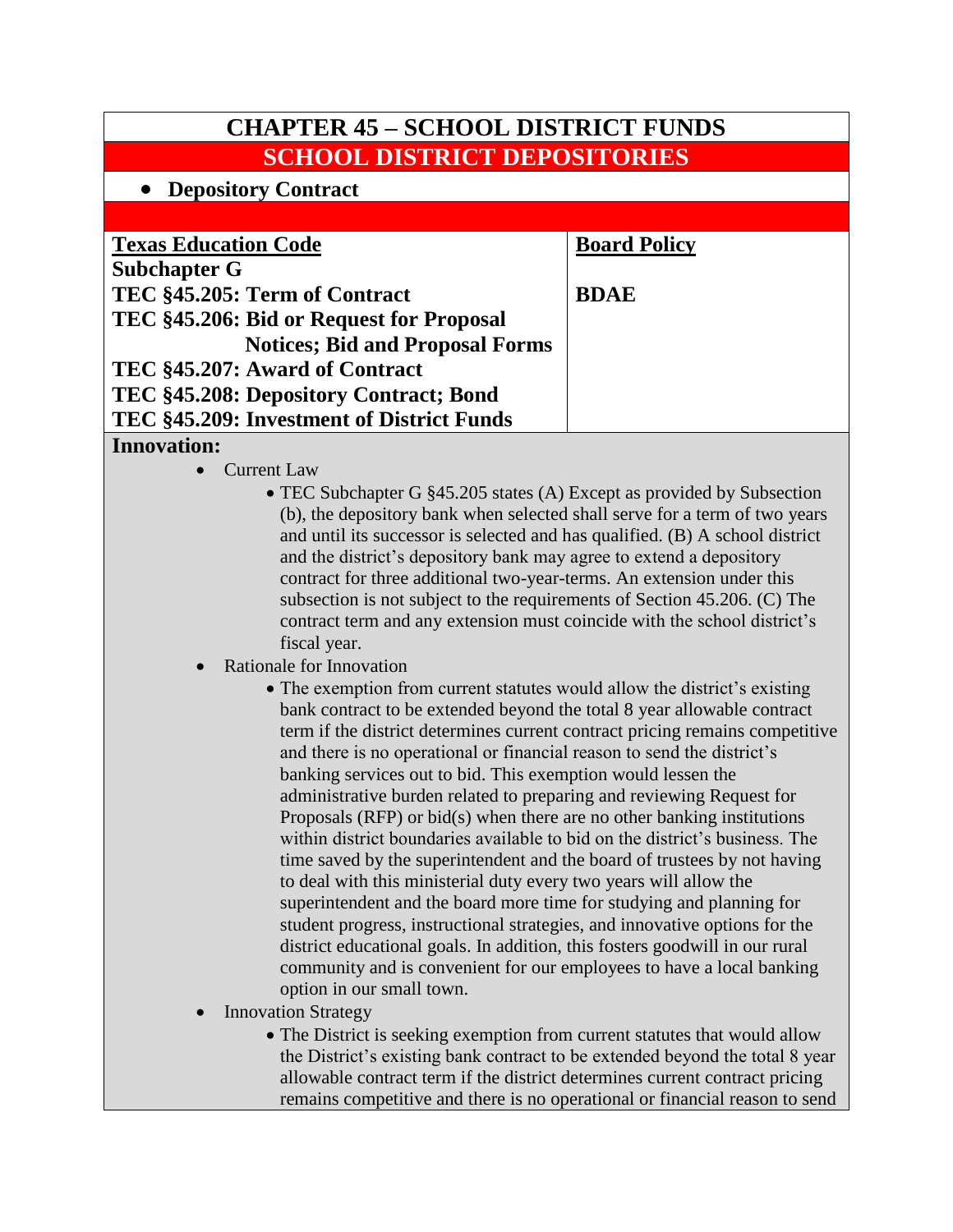the district's banking services out to bid. The District will only send depository services out to bid if the district determines contract pricing becomes uncompetitive or there is some operational or financial reason to send the district's banking services out for bid. With this exemption in place, none of the additional requirements related to the bid or request for proposal detailed in §45.206 through §45.209 would be applicable.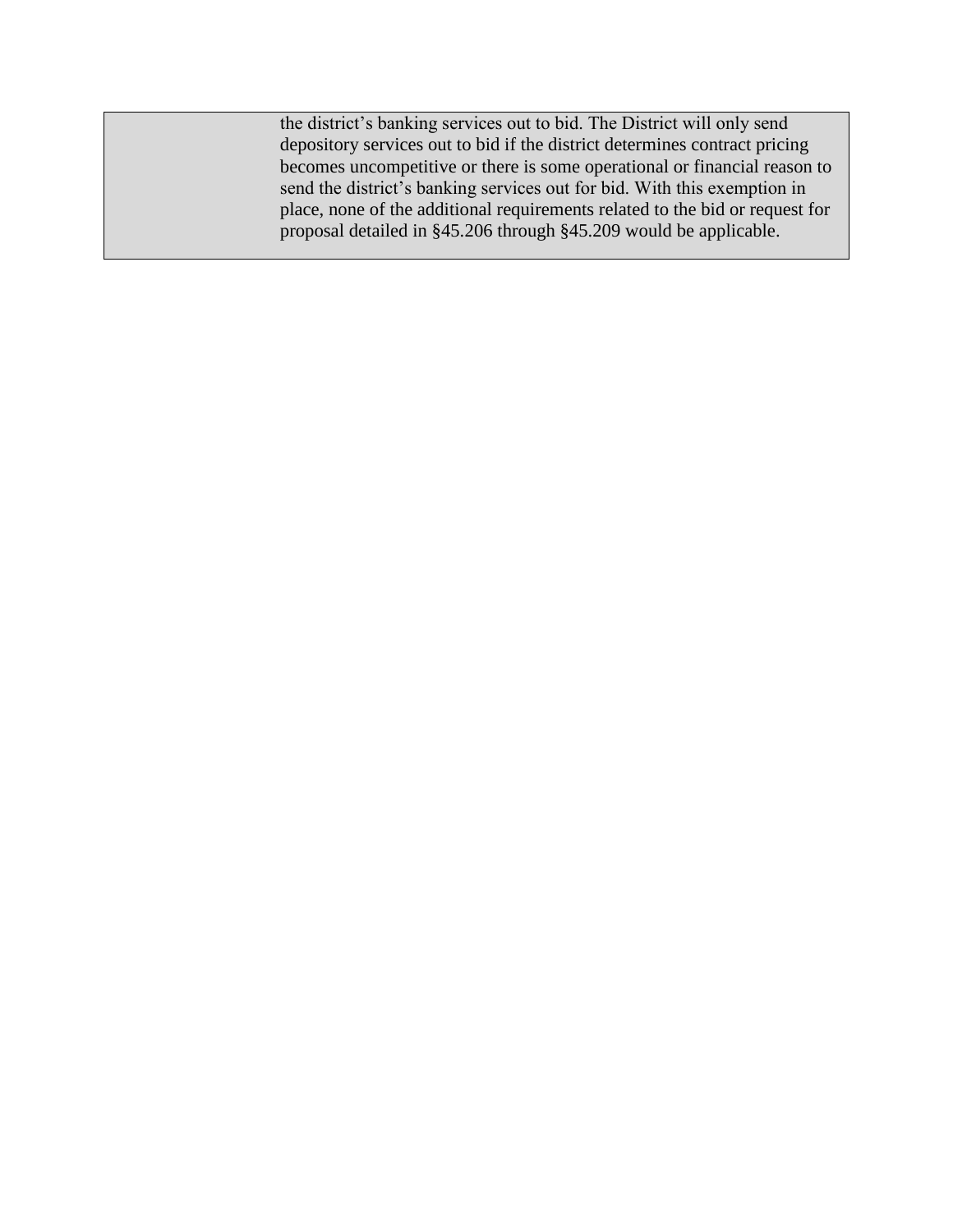| <b>CHAPTER 25 - ADMISSION, TRANSFER, ATTENDANCE</b>                                                                                                                                                                                                                                                                                                                                                                                                                                                                                                                                                                                                                                                                                                                                                                                                                                                                                                                                                                                                                                                                                                                                                                                                                                                                                                                                                                                                                                                                                                                                                                                                           |                     |
|---------------------------------------------------------------------------------------------------------------------------------------------------------------------------------------------------------------------------------------------------------------------------------------------------------------------------------------------------------------------------------------------------------------------------------------------------------------------------------------------------------------------------------------------------------------------------------------------------------------------------------------------------------------------------------------------------------------------------------------------------------------------------------------------------------------------------------------------------------------------------------------------------------------------------------------------------------------------------------------------------------------------------------------------------------------------------------------------------------------------------------------------------------------------------------------------------------------------------------------------------------------------------------------------------------------------------------------------------------------------------------------------------------------------------------------------------------------------------------------------------------------------------------------------------------------------------------------------------------------------------------------------------------------|---------------------|
| <b>ASSIGNMENTS AND TRANSFERS</b>                                                                                                                                                                                                                                                                                                                                                                                                                                                                                                                                                                                                                                                                                                                                                                                                                                                                                                                                                                                                                                                                                                                                                                                                                                                                                                                                                                                                                                                                                                                                                                                                                              |                     |
| <b>Transfer of Student</b>                                                                                                                                                                                                                                                                                                                                                                                                                                                                                                                                                                                                                                                                                                                                                                                                                                                                                                                                                                                                                                                                                                                                                                                                                                                                                                                                                                                                                                                                                                                                                                                                                                    |                     |
|                                                                                                                                                                                                                                                                                                                                                                                                                                                                                                                                                                                                                                                                                                                                                                                                                                                                                                                                                                                                                                                                                                                                                                                                                                                                                                                                                                                                                                                                                                                                                                                                                                                               |                     |
| <b>Texas Education Code</b>                                                                                                                                                                                                                                                                                                                                                                                                                                                                                                                                                                                                                                                                                                                                                                                                                                                                                                                                                                                                                                                                                                                                                                                                                                                                                                                                                                                                                                                                                                                                                                                                                                   | <b>Board Policy</b> |
| TEC §25.036: Transfer of Student                                                                                                                                                                                                                                                                                                                                                                                                                                                                                                                                                                                                                                                                                                                                                                                                                                                                                                                                                                                                                                                                                                                                                                                                                                                                                                                                                                                                                                                                                                                                                                                                                              | <b>FDA</b>          |
| <b>Innovation:</b>                                                                                                                                                                                                                                                                                                                                                                                                                                                                                                                                                                                                                                                                                                                                                                                                                                                                                                                                                                                                                                                                                                                                                                                                                                                                                                                                                                                                                                                                                                                                                                                                                                            |                     |
| <b>Current Law</b><br>• Palo Pinto ISD maintains a transfer policy under FDA LOCAL requiring<br>nonresident students wishing to transfer to file an application each school<br>year. In approving transfer requests, the availability of space and<br>instructional staff and the student's disciplinary history, academic records,<br>and attendance records are evaluated. Transfer students are expected to<br>follow the attendance requirements, rules, and regulations of the District.<br>Violation of the terms of the agreement may result in a transfer request not<br>being approved the following year.<br>Rationale for Innovation<br>• §TEC 25.036 has been interpreted to establish the acceptance of transfer<br>as a one-year commitment by the District. Palo Pinto ISD believes that<br>local control should be given to the District based on circumstances, such<br>as in-district student enrollment growth within a school year, disruption of<br>learning by transfer students not adhering to transfer criteria, the morale of<br>staff, etc., and in the best interests of the district, its staff, its students, and<br>its community.<br><b>Innovation Strategy</b><br>• The District is seeking to eliminate the provision of a one-year<br>commitment in accepting transfer applications. The District will reserve<br>the right to revoke/rescind the transfer of a student at any time during the<br>year based on established District criteria. The campus principal will refer<br>requests to rescind transfer students to the superintendent who will make<br>the final decision to retain or rescind a transfer student. |                     |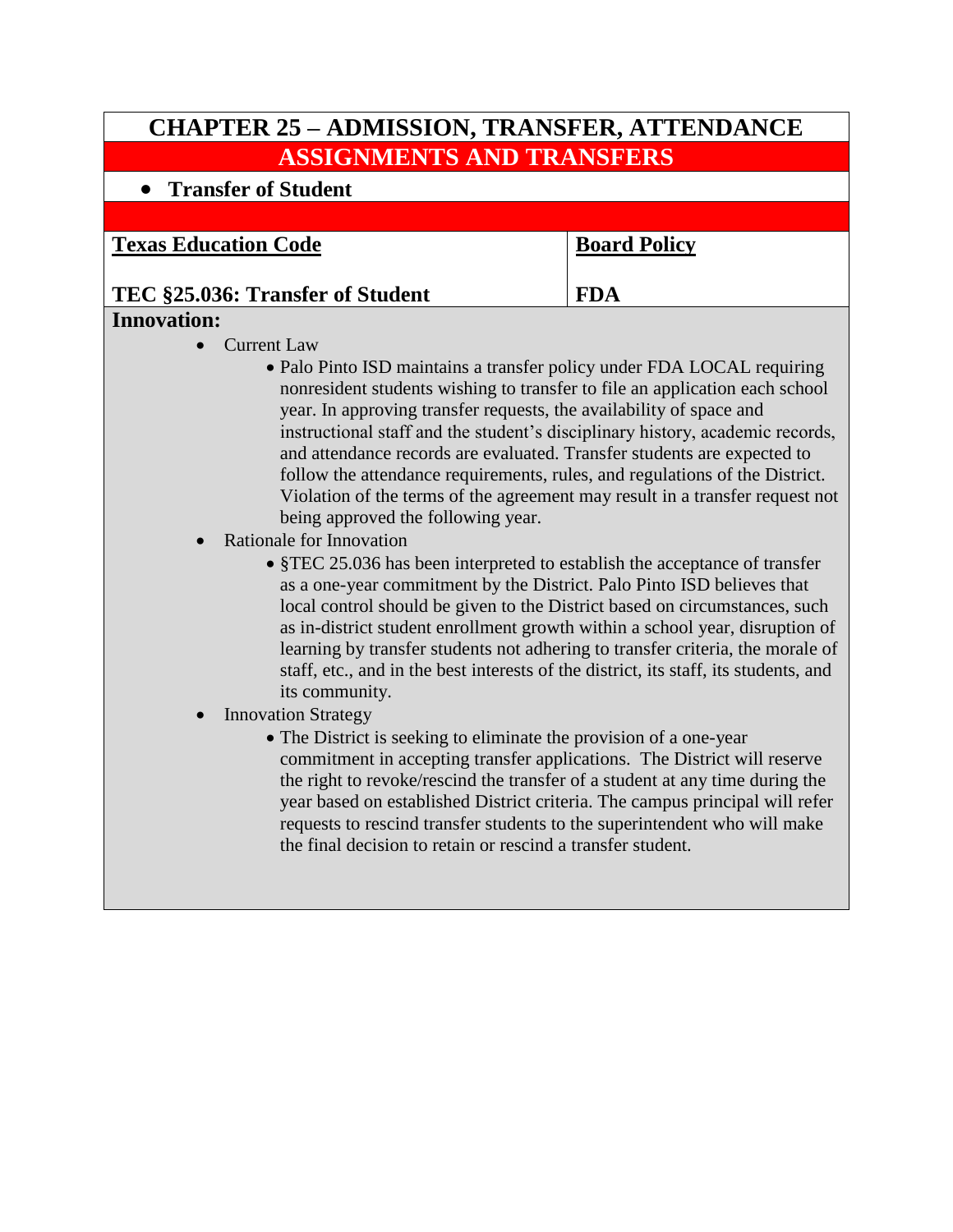# **CHAPTER 28 – COURSES OF STUDY/ADVANCEMENT ESSENTIAL KNOWLEDGE AND SKILLS/CURRICULUM Local School Health Advisory Council Texas Education Code TEC §28.004 (d-1): Local School Health Advisory Council Board Policy BDF (LEGAL) Innovation:** • Current Law Texas Education Code 28.004 (d-1) mandates that the SHAC meet at least four times per school year. • Rationale for Innovation and Innovation Strategy • Due to the size of the district and the SHAC leadership that keeps members informed on the health and safety needs of students, two meetings per year will be appropriate. The SHAC will meet at least once in the fall and once in the spring, with an update to the board of trustees during a regular board meeting prior to the end of the current school year.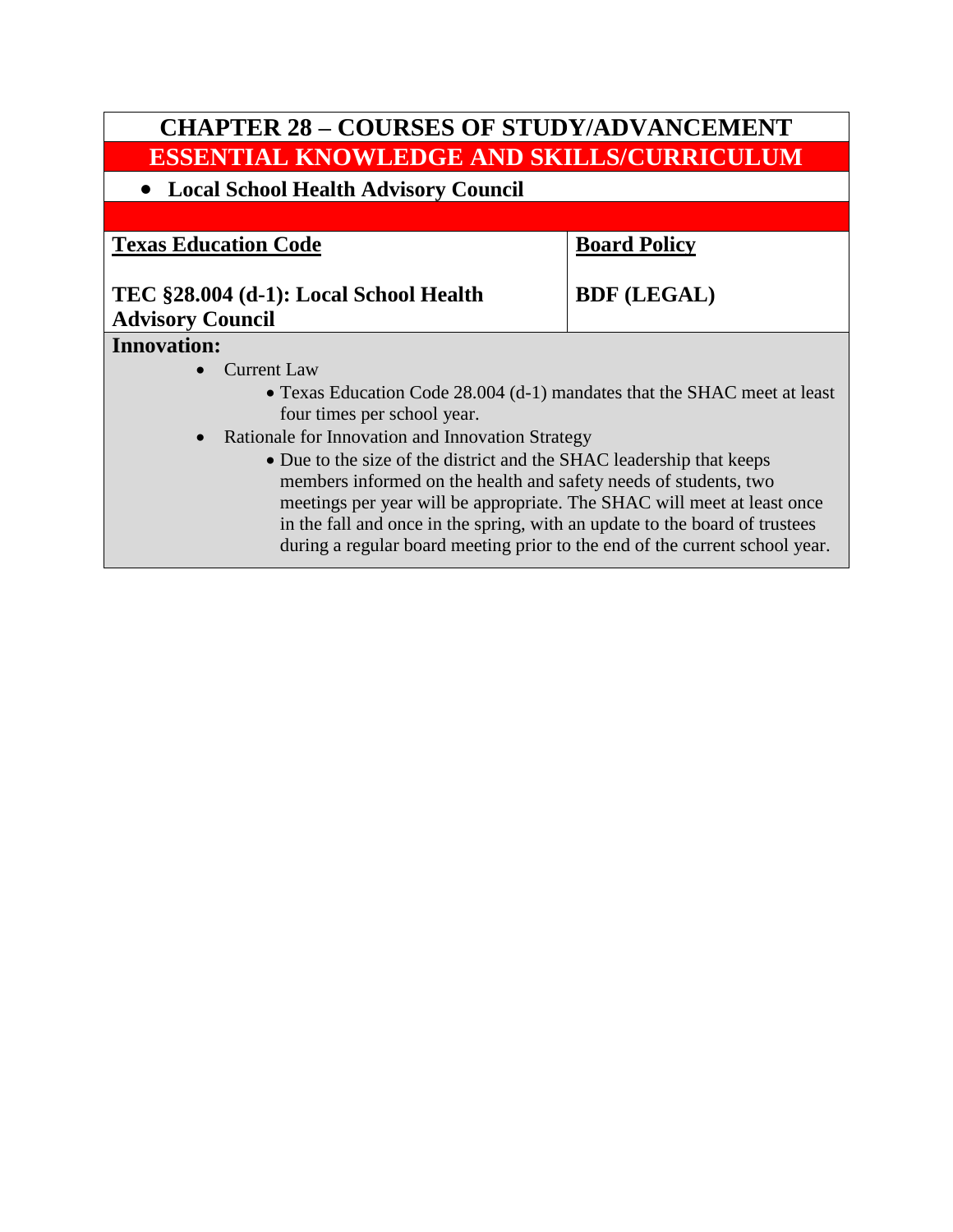| <b>CHAPTER 37 - DISCIPLINE/LAW AND ORDER</b>                                                                                                                                                                                                                                                                                                                                                                                                                                                                                                                                                                                                                                                                                                                                                      |                     |  |
|---------------------------------------------------------------------------------------------------------------------------------------------------------------------------------------------------------------------------------------------------------------------------------------------------------------------------------------------------------------------------------------------------------------------------------------------------------------------------------------------------------------------------------------------------------------------------------------------------------------------------------------------------------------------------------------------------------------------------------------------------------------------------------------------------|---------------------|--|
| <b>ALTERNATIVE SETTINGS FOR BEHAVIOR MANAGEMENT</b>                                                                                                                                                                                                                                                                                                                                                                                                                                                                                                                                                                                                                                                                                                                                               |                     |  |
| <b>Disciplinary Alternative Education Programs (DAEP)</b>                                                                                                                                                                                                                                                                                                                                                                                                                                                                                                                                                                                                                                                                                                                                         |                     |  |
|                                                                                                                                                                                                                                                                                                                                                                                                                                                                                                                                                                                                                                                                                                                                                                                                   |                     |  |
| <b>Texas Education Code</b>                                                                                                                                                                                                                                                                                                                                                                                                                                                                                                                                                                                                                                                                                                                                                                       | <b>Board Policy</b> |  |
| TEC §37.008: Teacher Certification<br><b>Requirements</b>                                                                                                                                                                                                                                                                                                                                                                                                                                                                                                                                                                                                                                                                                                                                         | <b>FOCA</b>         |  |
| <b>Innovation:</b>                                                                                                                                                                                                                                                                                                                                                                                                                                                                                                                                                                                                                                                                                                                                                                                |                     |  |
| <b>Current Law</b><br>• Current TEA Guidelines and Limitations TEC §37.008(7) states that a<br>DAEP employs only teachers who meet all certification requirements<br>established under Subchapter B, Chapter 21.<br>Rationale for Innovation<br>• The district assigns few students to DAEP each year. All academic<br>coursework/resources are provided by his/her teacher of record for each<br>course, negating the need for an additional certified teacher.<br><b>Innovation Strategy</b><br>• The campus administrator will ensure that non-certified staff/individuals<br>supervising/supporting the DAEP program have the support necessary to<br>properly supervise the students assigned to the program and will lend<br>assistance of teachers with specific certifications as needed. |                     |  |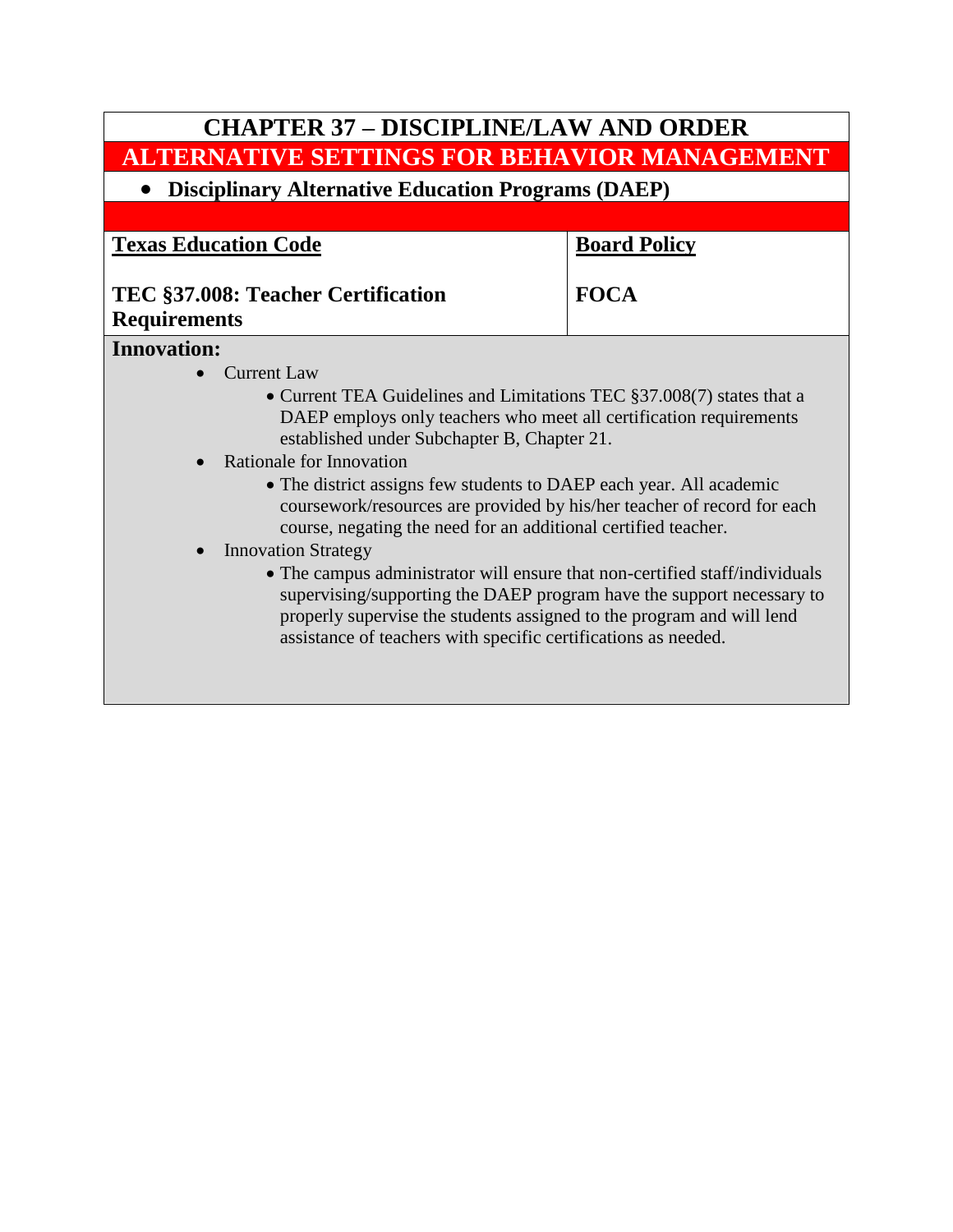# **CHAPTER 37 – DISCIPLINE/LAW AND ORDER PROTECTION OF BUILDINGS AND GROUNDS**

## **Unauthorized Persons: Refusal of Entry, Ejection, Identification**

**Texas Education Code**

**Board Policy**

# **TEC §37.105: Unauthorized Persons: Refusal of GKA SERIES Entry, Ejection, Identification**

### **Innovation:**

- Current Law
	- In 2017, the Texas Legislature changed the law on how school administrators can eject unruly guests from school events. This applies to parents and community members, not students. Under the law, the guest must be given, at a minimum, a verbal warning before he or she is ejected. Upon ejection, the guest must also be given notice of how he or she can appeal the ejection.
- Rationale for Innovation and Innovation Strategy
	- Palo Pinto ISD will allow designated staff members the authority to remove parents or visitors whose behavior is deemed inappropriate for a school setting without prior warning or written notice.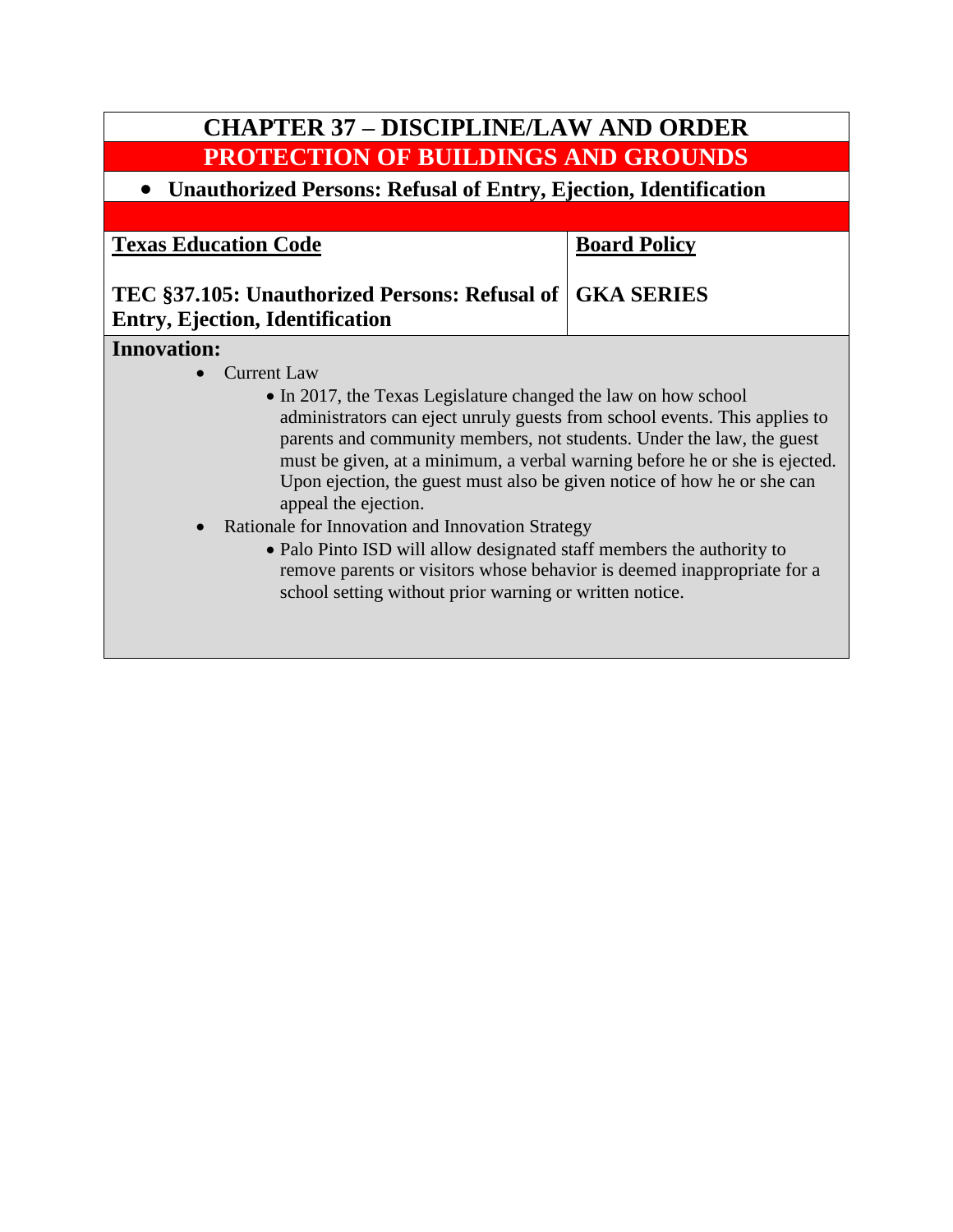### **FIGURE: 19 TAC §102.1307(d)**

Term of Plan: June 1, 2022-May 31, 2027

Plan applies to:  $\boxtimes$  Entire District: Palo Pinto Independent School District

 $\square$  Campus (list) Other (please describe)

### **Chapter 11 – School Districts**

**Subchapter D. Powers and Duties of Board of Trustees of Independent School Districts**

| $\Box$ |  |  | §11.1511 (b)(5), (14) Specific Powers and Duties of Board |
|--------|--|--|-----------------------------------------------------------|
|--------|--|--|-----------------------------------------------------------|

☐ §11.162 School Uniforms

**Subchapter F. District-Level and Site Based Decision-Making**

- ☐ §11.251 Planning and Decision-Making Process
- ☐ §11.252 District-Level Planning and Decision-Making
- ☐ §11.253 Campus Planning and Site-Based Decision-Making
- ☐ §11.255 Dropout Prevention Review

### **Chapter 21 – Educators**

### **Subchapter A – General Provisions**

- ☐ §21.002 Teacher Employment Contracts
- ☐ §21.003 Certification Required
- ☐ §21.0031 Failure to Obtain Certification; Contract Void

**Subchapter B** – Certification of Educators

- ☐ §21.051 Rules Regarding Field-Based Experience and Options for Field Experience and Internships.
- ☐ §21.053 Presentation and Recording of Certificates
- ☐ §21.057 Parental Notification

### ☒ **Subchapter C** – Probationary Contracts

- ☐ **Subchapter D**  Continuing Contracts
- ☐ **Subchapter E**  Term Contracts

**Subchapter H** – Appraisals and Incentives

- ☒ §21.352 Local Role
- ☒ §21.353 Appraisal on Basis of Classroom Teaching Performance
- ☒ §21.354 Appraisal of Certain Administrators
- ☒ §21.3541 Appraisal and Professional Development System for Principals

**Subchapter I** – Duties and Benefits

- ☒ §21.401 Minimum Service Required
- ☐ §21.402 Minimum Salary Schedule for Certain Professional Staff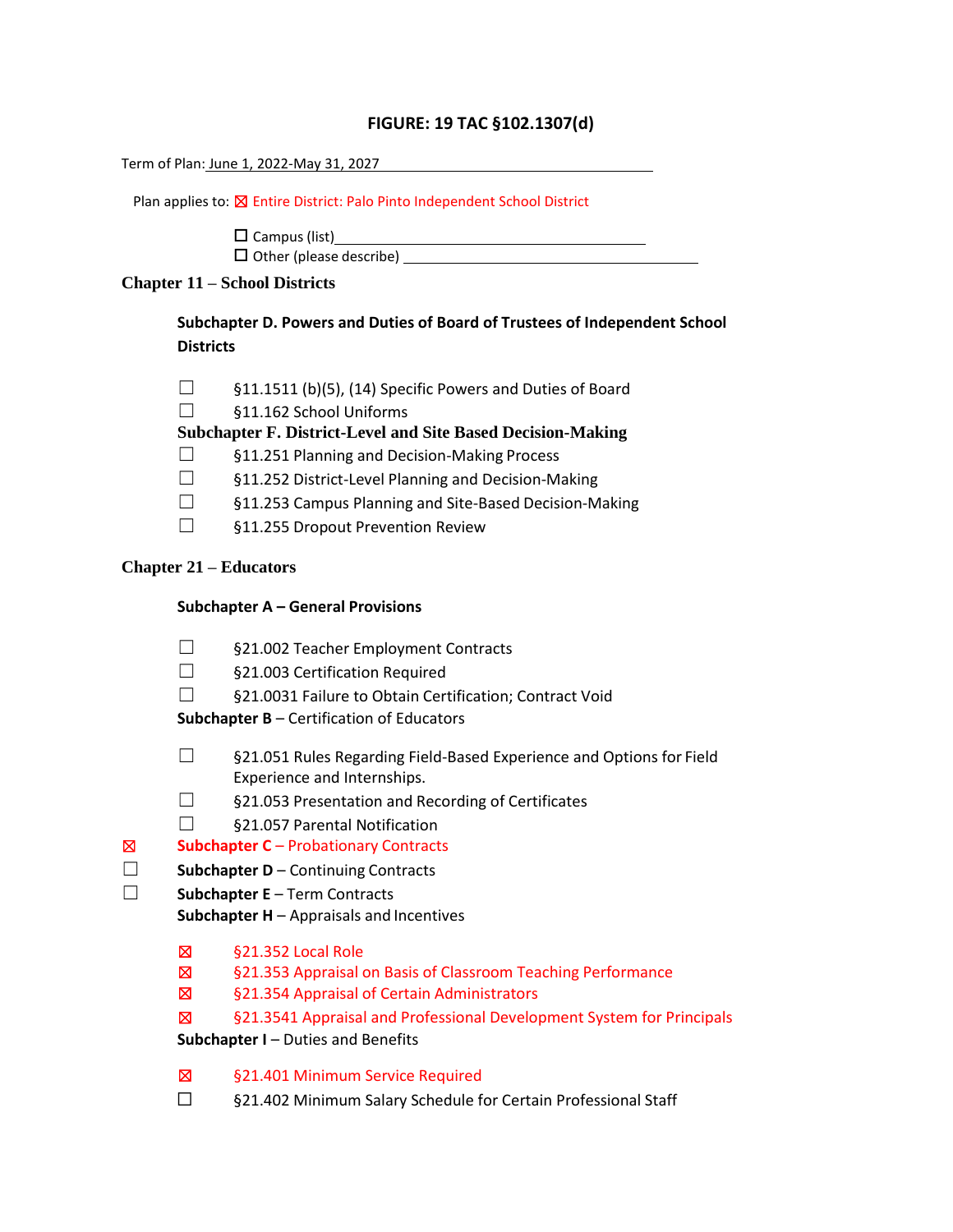- ☐ §21.4021 Furloughs
- ☐ §21.4022 Required Process for Development of Furlough Program orOther Salary Reduction Proposal
- ☐ §21.403 Placement on Minimum Salary Schedule
- ☐ §21.4031 Professional Staff Service Records
- ☐ §21.4032 Reductions in Salaries of Classroom Teachers and Administrators
- ☐ §21.404 Planning and Preparation Time
- ☐ §21.405 Duty-Free Lunch
- ☐ §21.406 Denial of Compensation Based On Absence for ReligiousObservance Prohibited
- ☐ §21.407 Requiring or Coercing Teachers to Join Groups, Clubs, Committees, or Organizations: Political Affairs
- ☐ §21.408 Right To Join or Not To Join Professional Association
- ☐ §21.409 Leave Of Absence for Temporary Disability
- ☐ §21.415 Employment Contracts

**Subchapter J** – Staff Development

- ☐ §21.451 Staff Development Requirements
- ☐ §21.452 Developmental Leaves of Absence
- ☒ §21.458 Mentors

### **Chapter 22 – School District Employees and Volunteers**

### **Subchapter A – Rights, Duties, and Benefits**

- $\square$  §22.001 Salary Deductions for Professional Dues
- ☐ §22.002 Assignment, Transfer, or Pledge of Compensation
- ☐ §22.003 Minimum Personal Leave Program
- ☐ §22.006 Discrimination Based on Jury Service Prohibited
- ☐ §22.007 Incentives for Early Retirement
- ☐ §22.011 Requiring or Coercing Employees to Make Charitable Contributions

### **Chapter 25 – Admission, Transfer, and Attendance**

### **Subchapter C** – Operation of Schools and School Attendance

- ☒ §25.0811 First Day of Instruction
- ☒ §25.0812 Last Day of School
- ☒ §25.083 School Day Interruptions
- ☐ §25.092 Minimum Attendance for Class Credit or Final Grade

### **Subchapter D** – Student/Teacher Ratios; Class Size

- ☐ §25.111 Student/Teacher Ratios
- $\square$  §25.112 Class Size
- ☐ §25.113 Notice of Class Size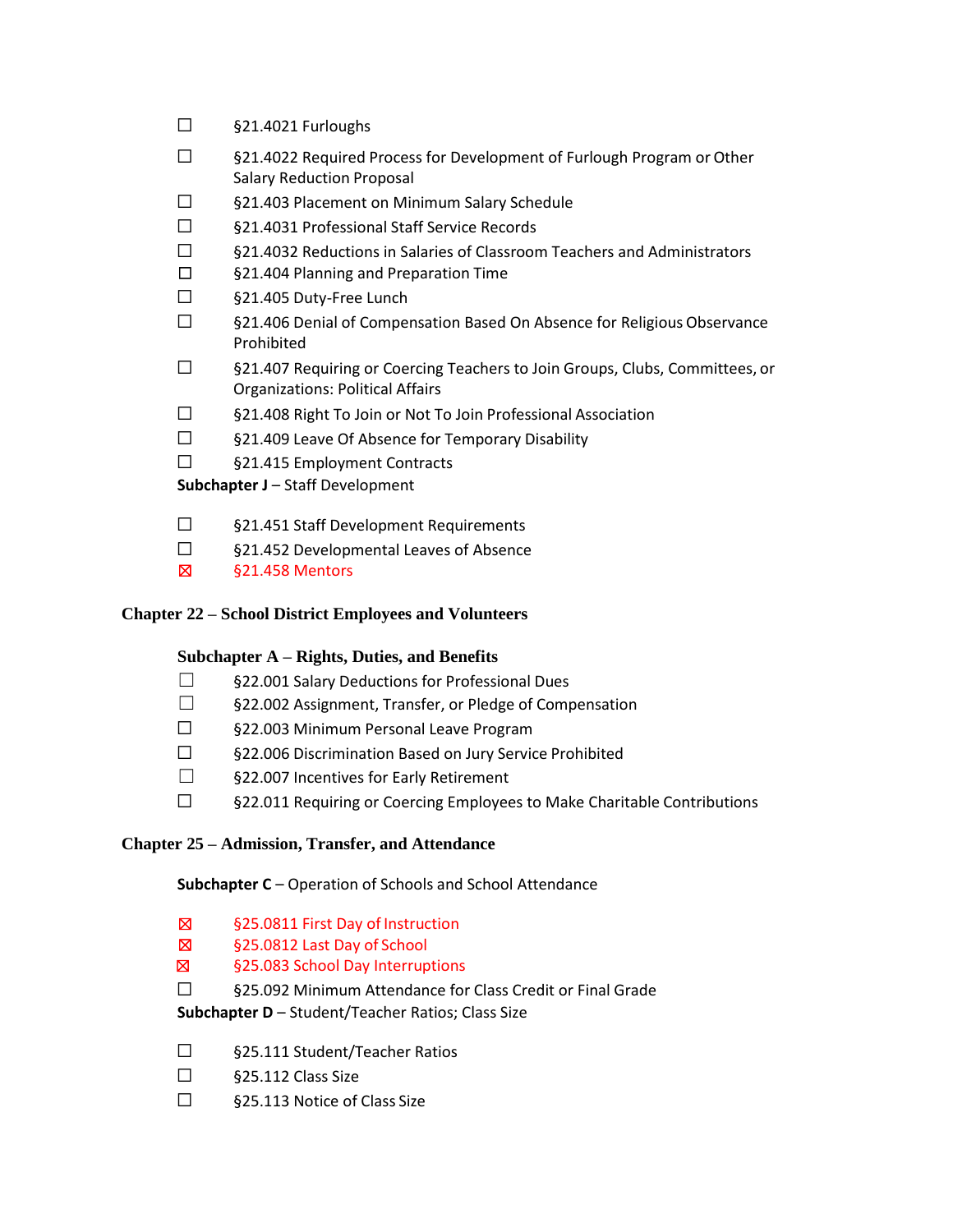☐ §25.114 Student/Teacher Ratios in Physical Education Classes; Class Size

### **Chapter 37 – Discipline; Law and Order**

### **Subchapter A –** Alternative Setting for Behavior Management

- ☒ §37.0012 Designation of Campus Behavior Coordinator
- ☐ §37.002 Removal by Teacher

### **Chapter 44 –Fiscal Management Subchapter B**

**–** Purchases; Contracts

- ☐ §44.031 Purchasing Contracts
- ☐ §44.0331 Management Fees Under Certain Cooperative Purchasing Contracts
- ☐ §44.0352 Competitive Sealed Proposals
- ☐ §44.042 Preference to Texas and United States Products
- ☐ §44.043 Right To Work
- ☐ §44.047 Purchase or Lease of Automated External Defibrillator

**Subchapter Z –** Miscellaneous Provisions

- ☐ §44.901 Energy Savings Performance Contracts
- ☐ §44.902 Long-Range Energy Plan to Reduce Consumption of Electric Energy
- ☐ §44.903 Energy-Efficient Light Bulbs in Instructional Facilities
- ☐ §44.908 Expenditure of Local Funds

### **Chapter 45 – School District Funds**

### **Subchapter G –** School District Depositories

- ☒ §45.205 Term of Contract
- ☒ §45.206 Bid Or Request for Proposal Notices; Bid and Proposal Forms
- ☒ §45.207 Award of Contract
- ☒ §45.208 Depository Contract; Bond
- ☒ §45.209 Investment of District Funds

### **Other**

Please list any additional exemption required for your Innovation District Plan:

### **Chapter 21 – Educators**

☒ §21.351 Recommended Appraisal Process and Performance Criteria

### **Chapter 25 – Admission, Transfer, and Attendance**

☒ §25.036 Transfer of Student

### **Chapter 28 – Courses of Study/Advancement**

☒ §28.004 (d-1) Local School Health Advisory Council and Health Education Instruction